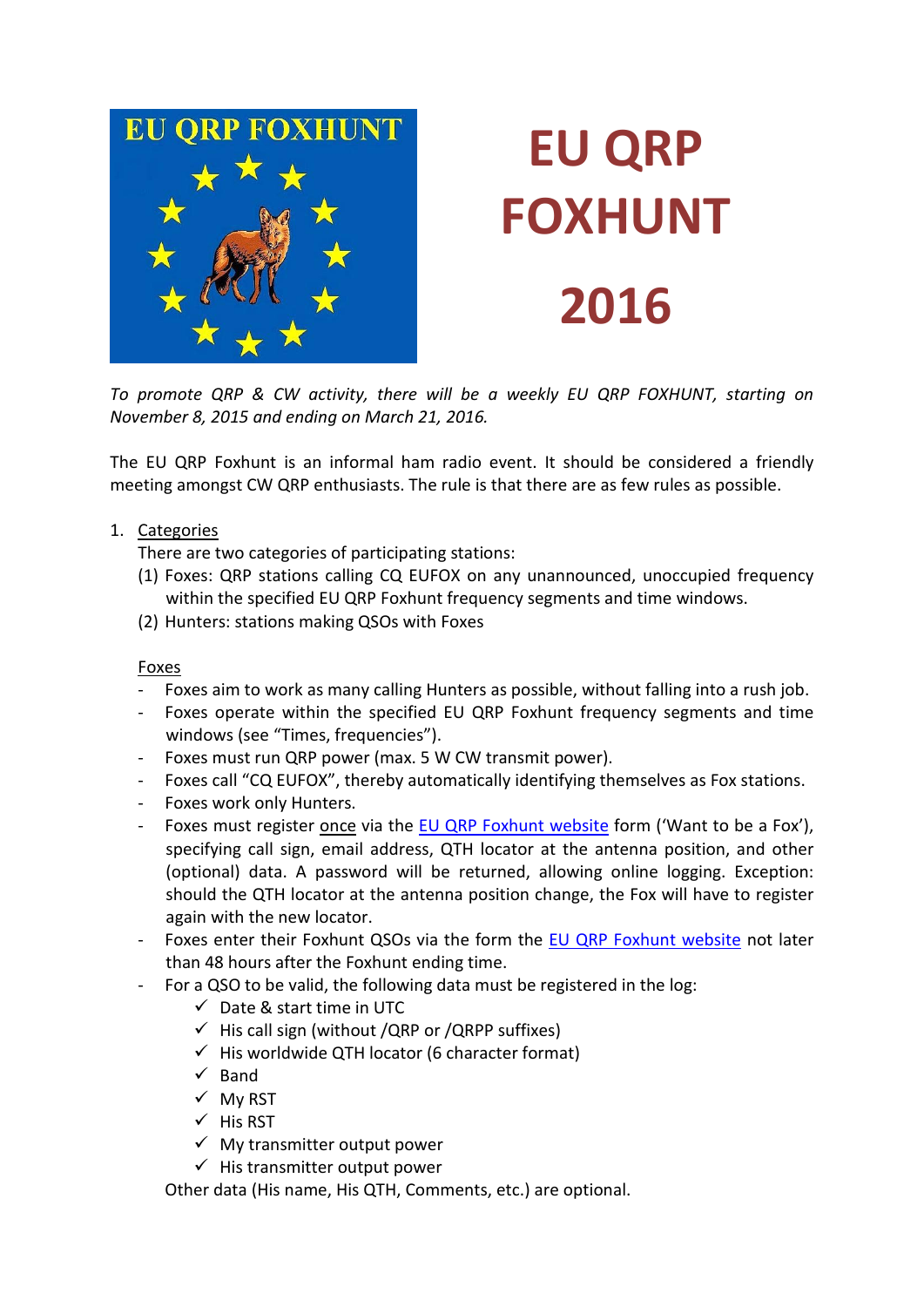- A Fox station must operate as Fox for the whole duration of a Foxhunt activity day (i.e. must not change from Fox to Hunter on the same day).

### Hunters

- Hunters, preferably running QRP, search and work as many Foxes as possible.
- The EU QRP Foxhunt is quite different from a regular 599-style contest. Hunters are invited to exchange a 'real' report, name, six-character QTH locator, transmit power, rig and antenna description, etc.
- A Hunter station must operate as Hunter for the whole duration of a Foxhunt session (i.e. can not change from Hunter to Fox status on the same day)

#### 2. Times & frequencies

| Sunday: 09:30-10:30 UTC |  |
|-------------------------|--|
| 10110-10120 kHz         |  |
| 14055-14065 kHz         |  |
| 18080-18090 kHz         |  |

| Monday: 19:30-20:30 UTC |
|-------------------------|
| 3560-3580 kHz           |
| 7025-7035 kHz           |

## 3. Scoring

- Each valid QSO counts for D / Sqrt(PF x PH) points, with D: the distance (km) between the stations QTH locators PF and PH: transmit output power used at the Fox (F) / Hunter (H)
- At the end of each month, a temporary 'TOP 3 Hunters/Foxes List' will be published on the [EU QRP Foxhunt website](http://www.on5ex.be/foxhunt)
- At the end of the 2016 EUQRP Foxhunt, each Hunter/Fox with at least 5 valid QSO's will be presented a personalized, downloadable certificate

#### 4. QRS

The beginning CW operator in mind, one or more Foxes will be operational during each Foxhunt, transmitting at 12 wpm average speed.

#### 5. EU QRP Foxhunt Parties

Several foxhunt sessions may be devoted to a particular theme, such as:

- CW Straight Key Party (no automatic keying)
- QRPp Party (output power 1 W max.)
- Homebrew Party (homemade tx/rx)
- Enigma Party
- 1929 Special Party
- Army/Green Radio Party
- Sprint party (QSY after each QSO)
- Portable party
- Stengun party (ironically, 599 and ultrashort QSO are allowed)